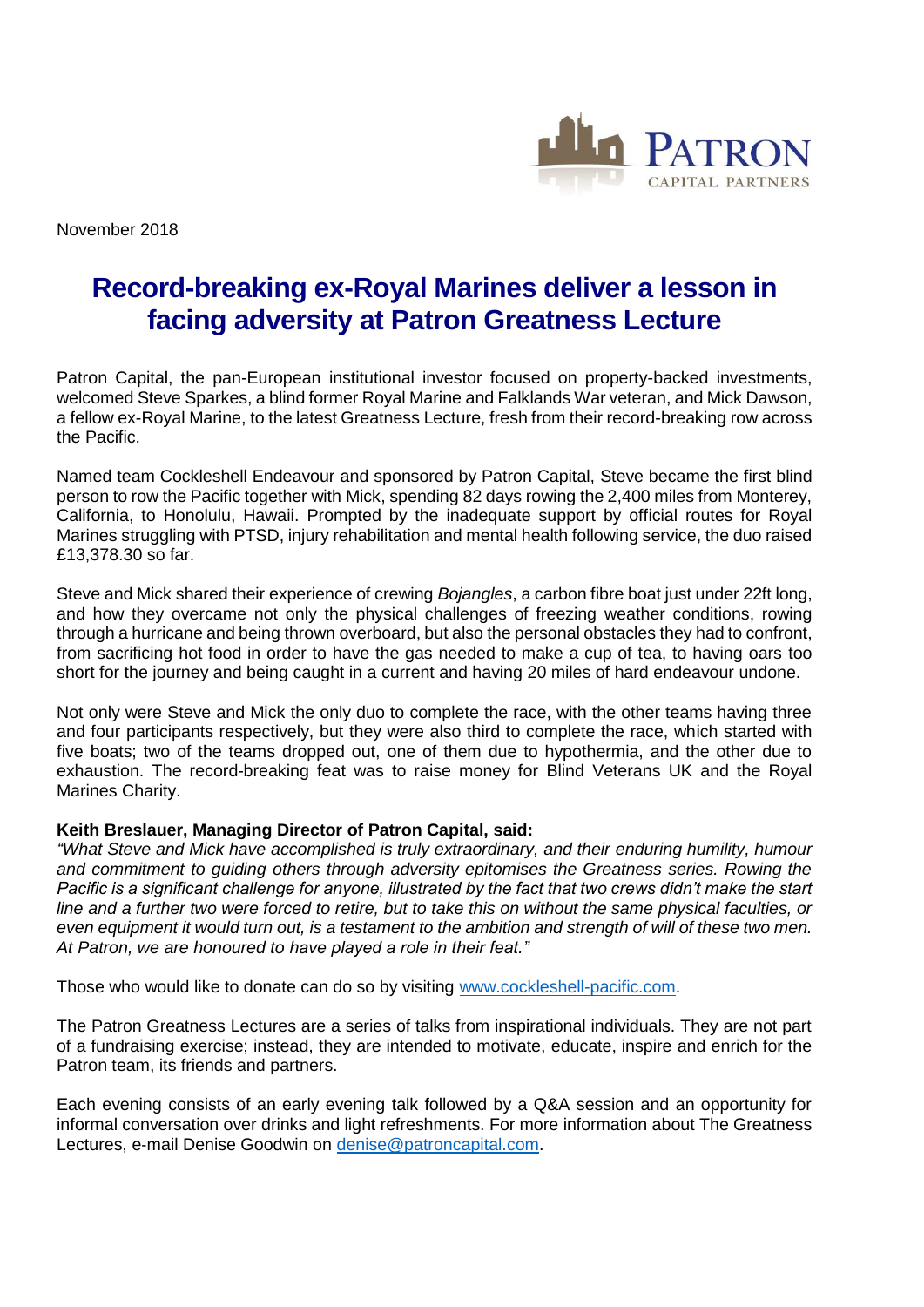As part of its fundraising work with the Royal Marines Charity, Patron will also once again be hosting the Royal Marines Commando Dinner on 20 November 2018 at The Guildhall in London. For more information or to book tickets contact [denise@patroncapital.com.](mailto:denise@patroncapital.com)

#### **-ends-**

### **Media Enquiries to:**

Henry Columbine /Polly Warrack t: +44 (0) 20 3757 6890

Newgate Communications e: [patron@newgatecomms.com](mailto:patron@newgatecomms.com)

### **Notes to Editors**

### **About Patron Capital Partners**

Patron represents approximately  $\epsilon$ 3.4 billion of capital across several funds and related coinvestments, investing in property, corporate operating entities whose value is primarily supported by property assets and distressed debt and credit related businesses.

Since it was established in 1999, Patron has invested in over 71 investments and programs involving over 65 million square feet (6 million square metres) in 16 countries, with many of these investments realised.

Investors represent a variety of sovereign wealth funds, prominent universities, major institutions, private foundations, and high net worth individuals located throughout North America, Europe, Asia and the Middle East. The main investment adviser to the Funds is Patron Capital Advisers LLP, which is based in London, and Patron has other offices across Europe including Barcelona, Milan and Luxembourg; the group is comprised of 74 people, including a 41-person investment team.

Further information about Patron Capital is available at [www.patroncapital.com](http://www.patroncapital.com/)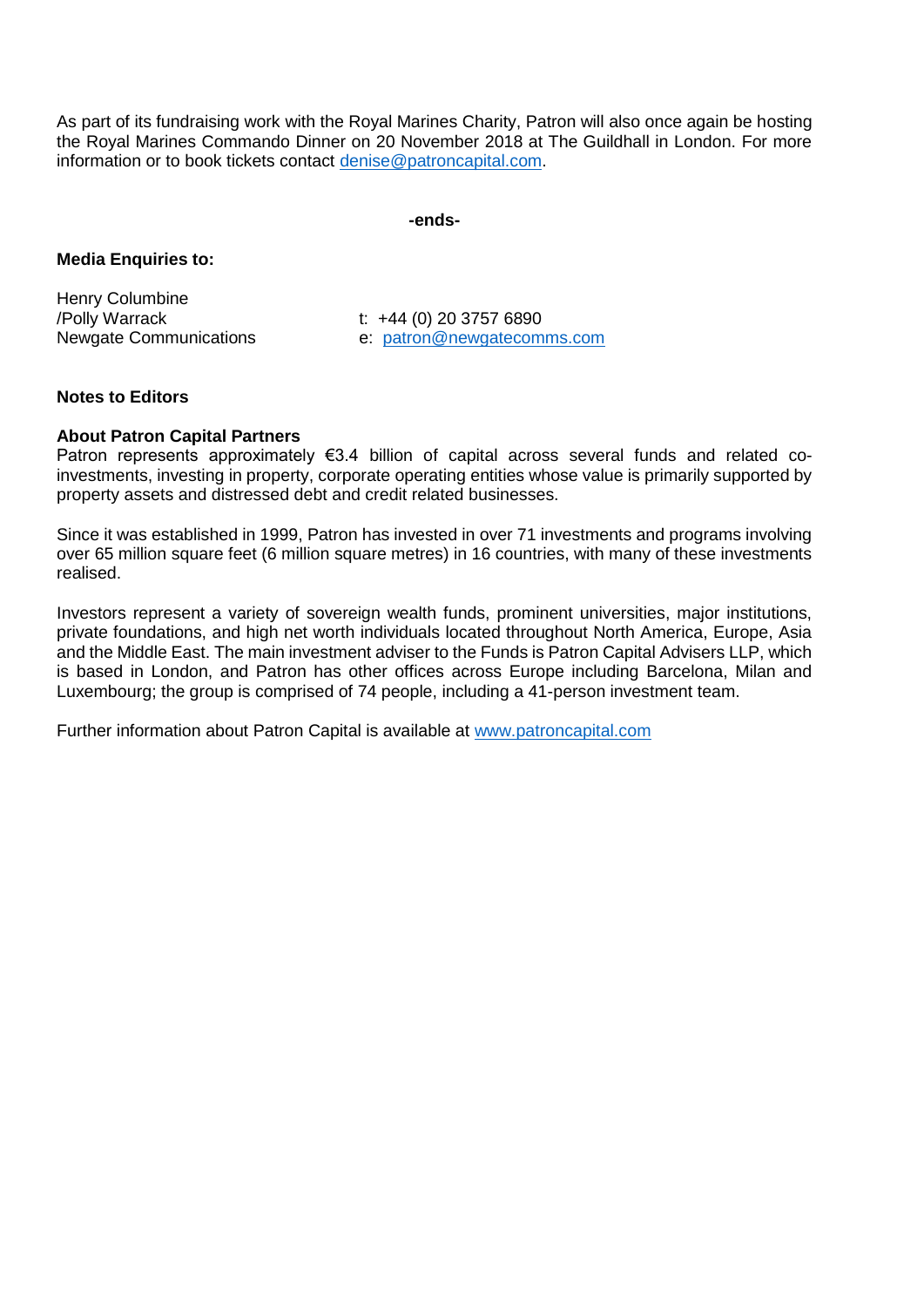